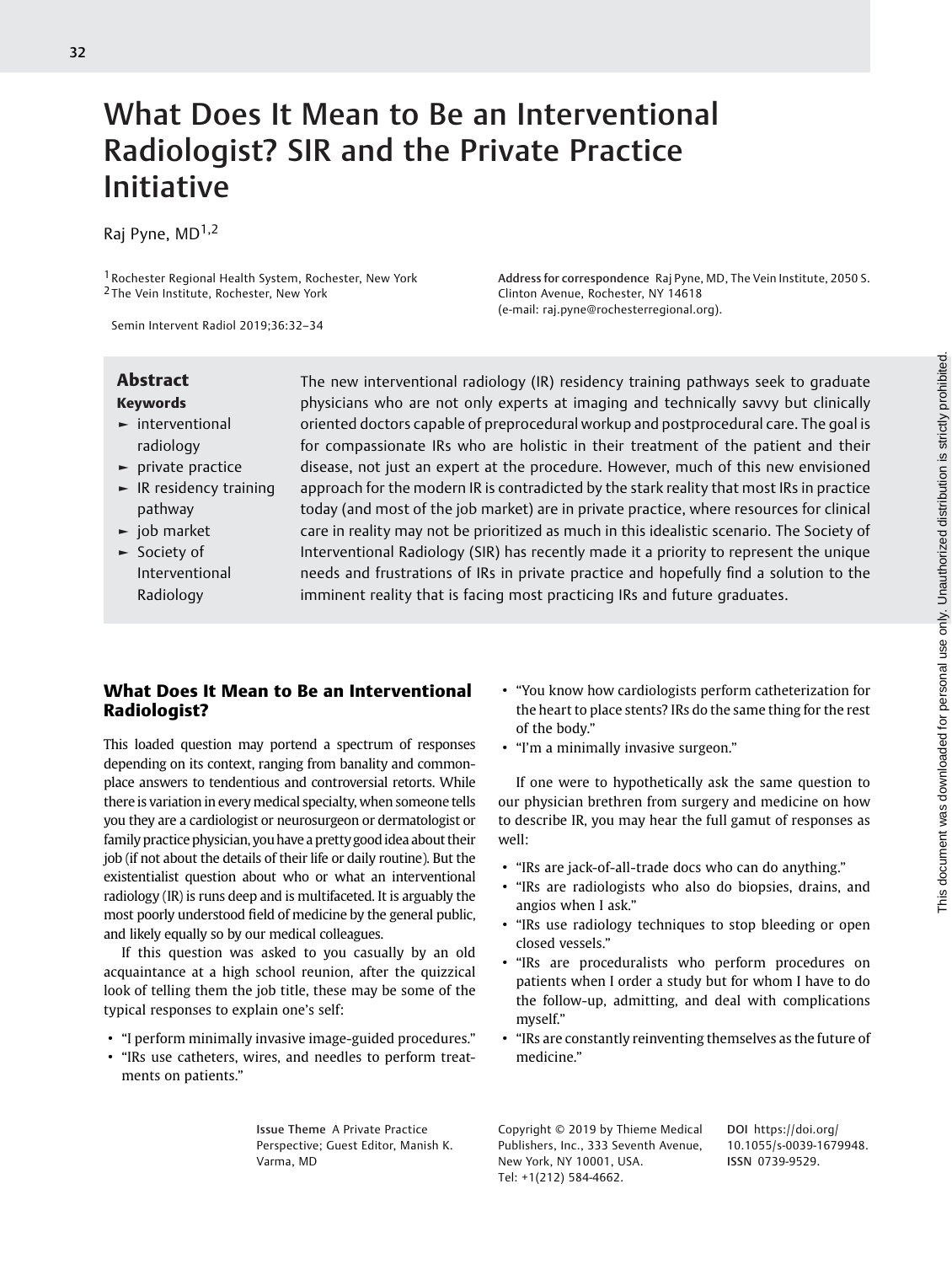And if we were to take it one step further and introspectively ask IRs to look inward and describe what it means to be an IR, the responses would probably get even more interesting:

- "IRs aren't experts in a specific organ system but rather draw on multidisciplinary experience to perform minimally invasive, image-guided procedures."
- "IRs are radiologists who use technical skills along with imaging for therapeutics in addition to diagnostics."
- "IRs are not radiologists, but rather clinicians who use image guidance to perform diagnostic and therapeutic treatments."
- "IRs perform complex interventions using creative techniques through small holes."
- "IRs are the people to call when nobody else can (or won't) intervene on a patient." [said with an impish grin].

But what does this all mean? The point of all this is that IR is a nascent field with an identity issue. IR has evolved along some interesting pathways during its first few decades, but now is faced with the reality of truly defining who we are as we continue the transition into our own medical specialty. At play is a dichotomy that has yet to be addressed or reconciled between what type of IR we are training for the future of our specialty, and where and how current IRs and future graduates will train.

Before we address this dichotomy, we must first circle back and explore some background. As previously alluded to, a debate still rages on what being an IR actually means. Is it necessary to have an IR clinic and an inpatient consult service to be a good IR? What if you are one IR who performs all the procedures for your group, or you are in a group and split your time providing diagnostic coverage? If you perform an embolization that was ordered rather than consulted, are you less of an IR? Does the person who performs biopsies and drainages and vascular access only not qualify as an IR? What if you practice IR only 10% of the time, with the rest focused on diagnostic radiology (DR)? What if an IR has a physician assistant or nurse practitioner perform all their clinical duties—are they still part of the new wave of clinical IR? Who gets the right to decide this anyway?

Over time the spectrum has become a little less foggy. On one side, there are the evolved IR clinicians. Mostly in academics, highly specialized mega-groups (either with DR or surgical partners), pure IR groups, or outpatient IR laboratories, these IRs mainly pride themselves on being on par clinically with their surgical and medical colleagues, spending a good portion of their time performing clinical duties apart from procedures—outpatient clinic, inpatient consult services, admitting patients, managing medical diseases, calling patients postprocedurally, dealing with complications, etc.

On the other side of the spectrum are IRs who identify more as radiologists who are technically savvy at doing procedures. They may spend time reading imaging in between performing procedures, or spend 3 days a week as an interchangeable part with their DR partners. As many of these IRs will be in larger DR groups, the will and desire of many of the non-IR partners will decide what type of clinical resources are available; many times, this can create a conflict. For others, there is no desire to be involved with "true patient care": to some, the joy of performing the procedure is what makes IR so professionally satisfying. Of course, there is so large a gray zone in between with some IRs on the academic side performing so much research, teaching, and administrative work that they become a victim of their own success. Meanwhile, the small town private practice IR may be performing the complex cases and is technically on par with the best, all while reading computed tomography and magnetic resonance images between cases.

IR seems to be entering its adolescence as it tries to strengthen that identity. Over the past few decades, IRs in academic centers have evolved to a more clinical model and often are largely independent of their diagnostic colleagues in almost every way. Private practice IRs, however, have evolved much more slowly, likely largely in part due to restrictions (be it perceived or real) placed on them by their own partners and facilities. Those practicing in a more traditional private practice setting with DR partners may face several complicating issues.

First, while many IRs also want to perform some diagnostic imaging, the question frequently is how much the radiology group wants or requires and how much it supports clinical work that it perceives as nonrevenue generating. Spending a large amount of time doing diagnostic work or interposing diagnostic reads with one's IR procedures may not lend itself to establishing a high-end clinical practice. Second, another challenge is whether the DR partners value and are willing to support IR becoming a clinical service. The transition necessitates the creation of an outpatient IR clinic with staff so that one can accept referrals for treatment, establishing an inpatient consult service so that inpatient procedures are requested rather than being ordered by other services, and following patients longitudinally.

Third, supporting those needs also likely means renting or building office space, hiring advanced practice providers, spending more time doing things not readily converted to a work relative value unit chart, seeing follow-ups on the floor and in the clinic (sometimes for minimal reimbursement), and spending a long time having conversations with patients telling them when a procedure is not indicated. Not every radiology group would willingly invest time and capital to build such a robust clinical IR service, particularly when it means that some of their interventional partners will be reading fewer imaging studies, with the implication that the diagnostic partners will then be doing the diagnostic work otherwise done by the IR.

Over the past few decades, the divide between these two approaches to IR has resulted in a true divergence in practice models in private practice. While years ago nearly all IRs were part of diagnostic groups, many IRs have split off from their radiology groups out of frustration, joined forces with other specialties, or found other innovative ways to follow their true passion. This wide array of practice styles makes defining an answer to the question, "what is a private practice IR" quite challenging.